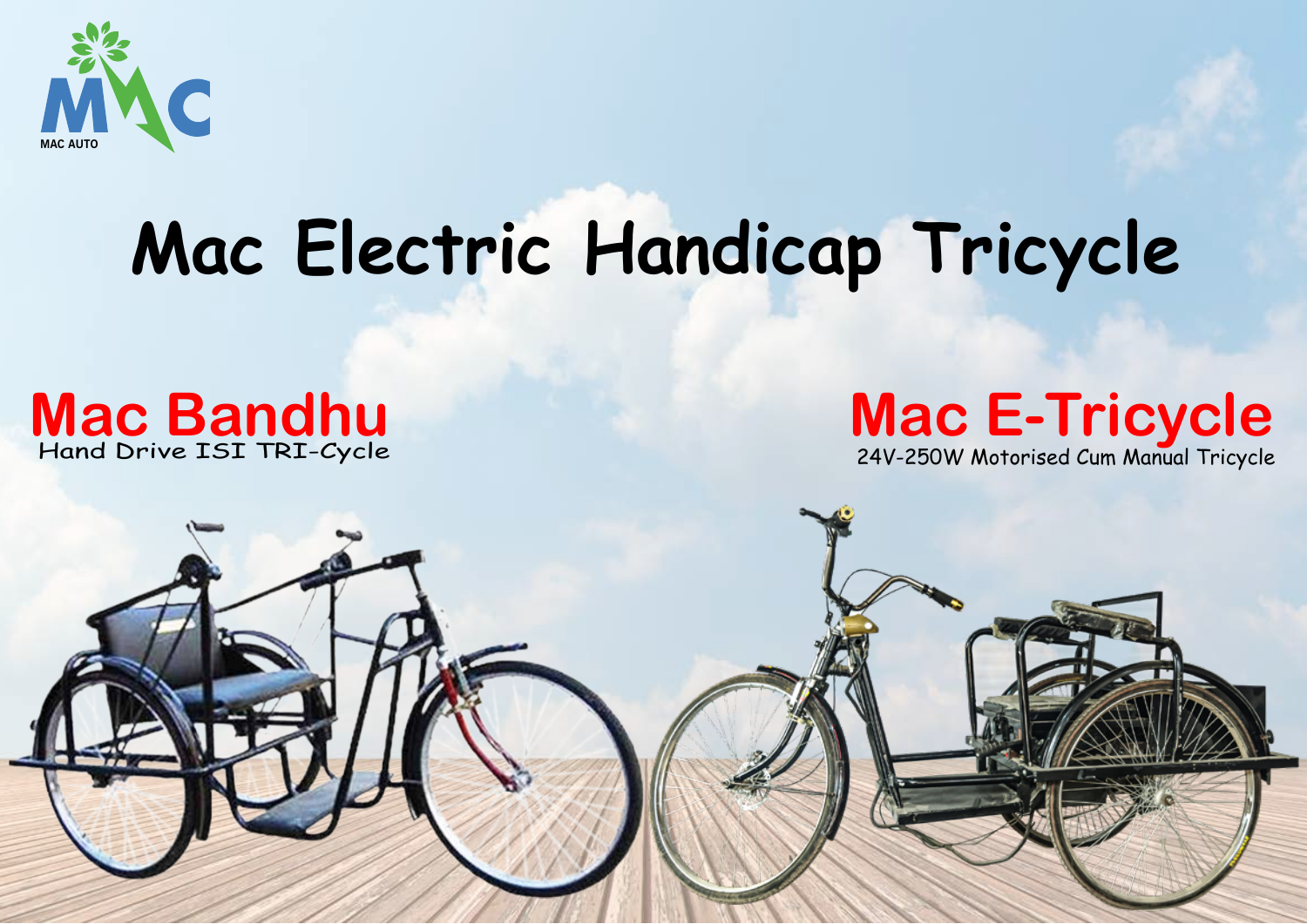

# **Mac E-Tricycle** 24V-250W Motorised Cum Manual Tricycle

### **Specifica�on**

- Battery Cum manual operated
- Dimension- 2100x900x1100 mm
- 12×2=24V & 27 Ah Lead Acid Battery
- Battery make-l-Power & Optional
- Motor make- kai-Sai
- **Motor-24V-250W BLDC Motor**
- Controller-make- Kai-Sai
- Tyre- Front-28ʺx1.5ʺ-32 Spoke Speed Ways
- Tyre- Rear-  $28''x1.5'' 40$  Spoke Speed Ways
- Rim- front & Rear- Raja
- Rim- front & Rear- Raja
- Sheet- <sup>16</sup> Gauge
- BB Shell- Gemco
- Seat-0.5" Ply & Cushion 1.5"
- Arm Rest-0.5" Ply & Cushion 1.5"



121A, 121B Gurukul Indraprastha Industrial. Green Valley Faridabad, Haryana -121010 M sales@macauto.in Sales Support : 08048018241

www.macautoindia.com